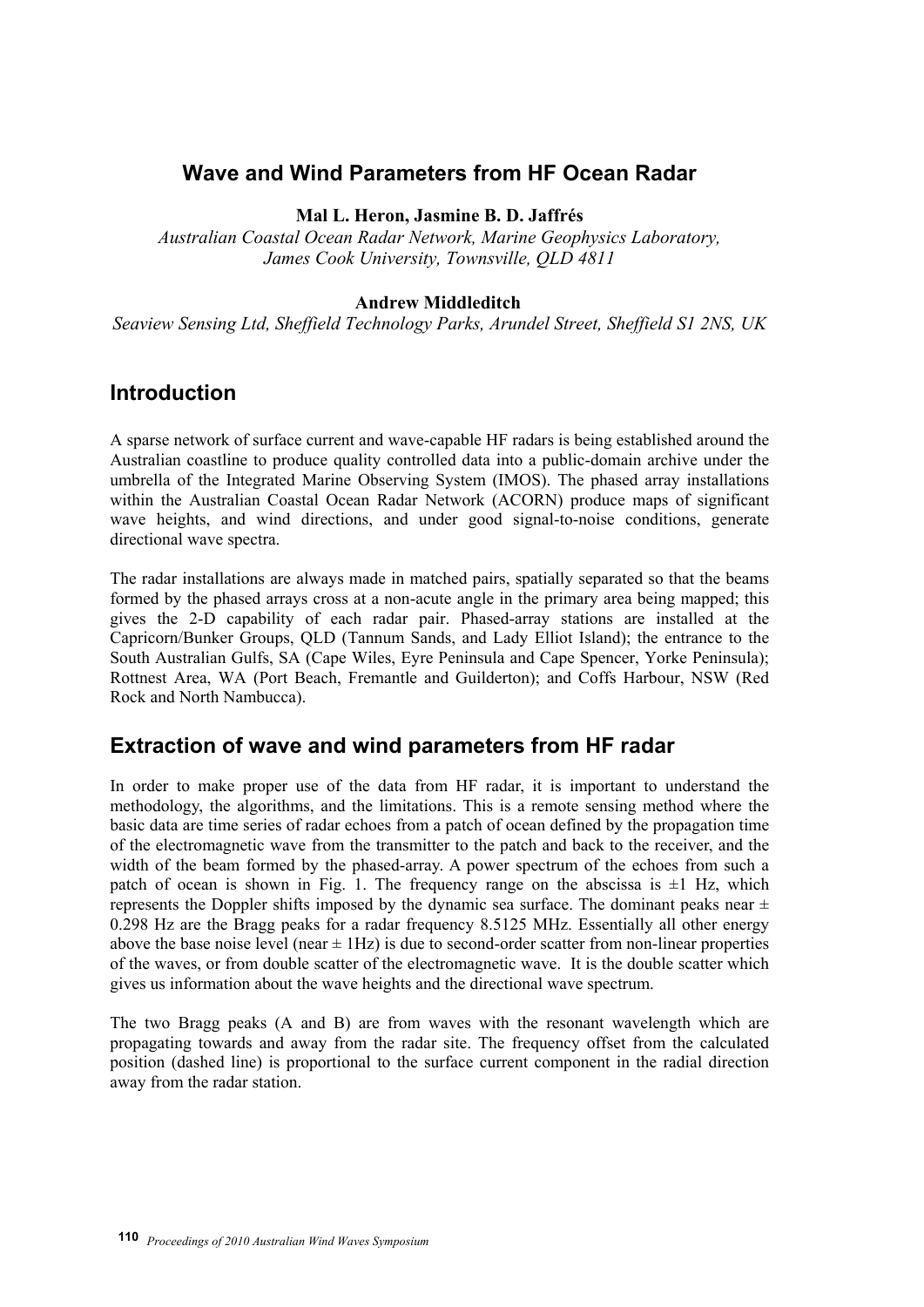

**Fig. 1** Doppler spectrum of echoes from a defined patch of ocean. The dominant peaks, A and B, are from first-order Bragg scatter, and the surrounding energy is from second-order scatter due to hydrodynamical effects in the gravity waves, and a double-scatter effect.

## **Wind direction**

The wind direction is determined from the relative energy in the two first-order Bragg lines. Because it is solely based on the first-order energy, wind directions (and surface currents) are available from the maximum working range of the radar at any time. The extraction of wind direction assumes a directional spreading function for the gravity waves at the Bragg wavelength. For a radar operating at 8.5125 MHz the Bragg wavelength is 17.62m, which is a short wind wave. We adopt the model of Longuet-Higgins et al. (1963) and assume the spreading function is

$$
G(k, \theta) = A(k)\cos^{2S}(\theta - \theta_0)
$$
 (1)

where  $\theta_0$  is the wind direction, *k* is the wavenumber of the gravity wave, *S* is a spreading parameter, and *A(k)* is a normalizing factor such that

$$
\int_{0}^{2\pi} G(k,\theta) = 1.
$$
 (2)

In the routine algorithm for wind direction, we use equations (1) and (2) with  $S = 2$ , and the measured ratio, *R*, of the energy in the first-order Bragg peaks. Then, following Heron and Prytz, (2002):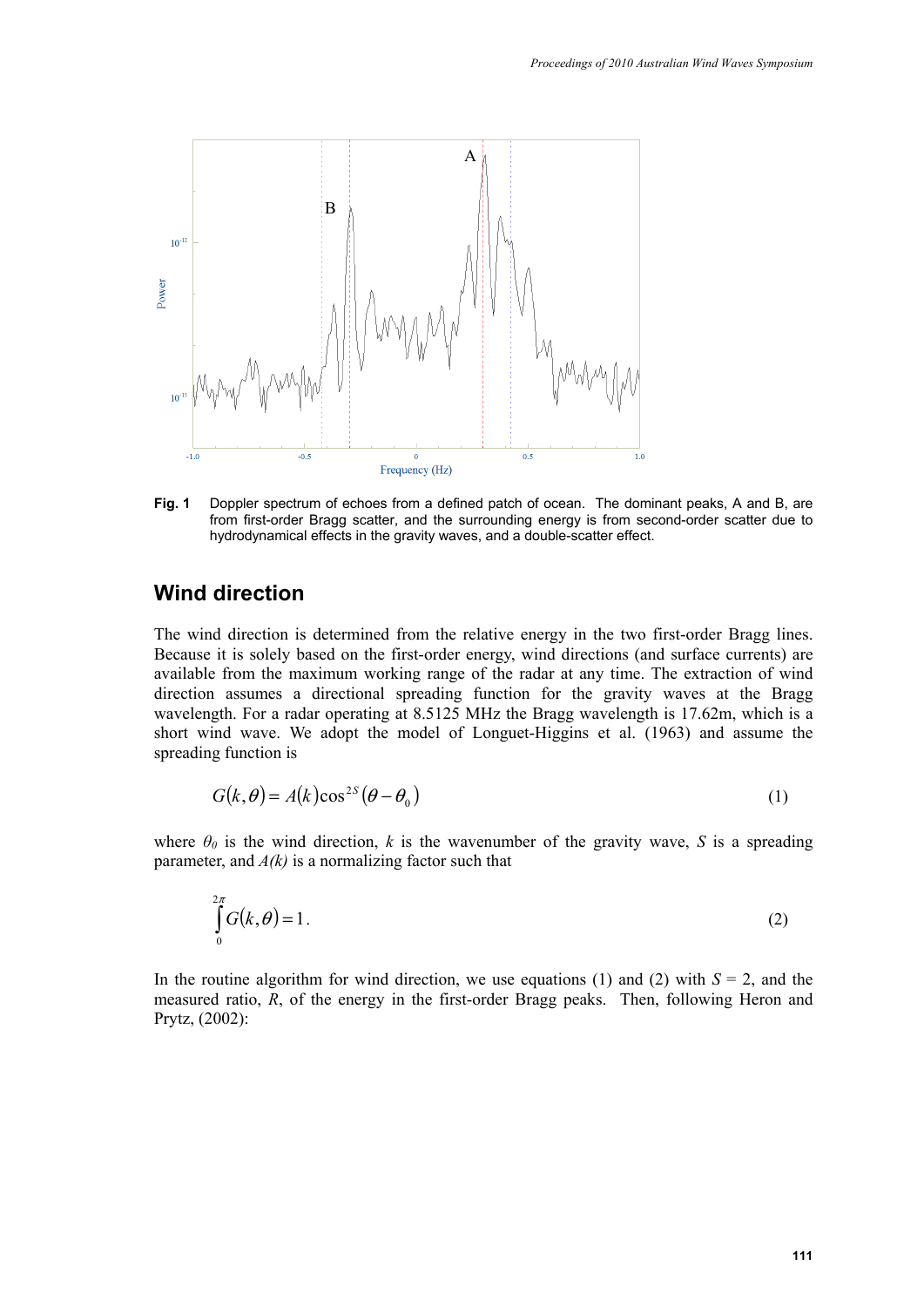

**Fig. 2** The algorithm model for wind direction. A given ratio, R, has two solutions, A/B, and A\*/B\*.

$$
|\theta - \theta_0| = 2 \arctan\left(R^{\frac{1}{2s}}\right)
$$
 (3)

There is an ambiguity between  $\pm(\theta-\theta_0)$  which is resolved by using the same analysis procedure for the other station.

## **Significant wave height**

Barrick (1977) derived a relationship for rms wave height as:

$$
h_{rms}^{2} = \frac{2\alpha^{2} \int_{-\infty}^{+\infty} [\sigma_{2}(\omega_{d})W(f_{d})] df_{d}}{k_{0}^{2} \int_{-\infty}^{+\infty} \sigma_{1}(f_{d}) df_{d}}
$$
(4)

where  $f_d$  is the Doppler frequency,  $\sigma_1$  and  $\sigma_2$  are the first and second-order scattering cross sections respectively,  $k_0$  is the radar wavenumber, and  $W(f_d)$  is a weighting function which removes cusps in  $\sigma_2$ . The coefficient  $\alpha$  is a scaling factor. Barrick noted the theoretical limitation which requires  $k_0 h_s < 0.6$ , where  $h_s$  is the significant wave height, because of the truncation of second-order expansions. Heron and Heron (1998) evaluated the empirical coefficients by comparing HF radar output with a wave gauge, and suggested  $\alpha = 2.20$ . They also pointed out that this algorithm is not reliable when the radar beam is within about 15 degrees of orthogonal to the wind direction. An improved algorithm is being developed to account for inaccuracies as the angle changes between the wind direction and the radar beam; and to account for higher-order expansion for high wave heights which breach the theoretical limitation suggested by Barrick (1977).